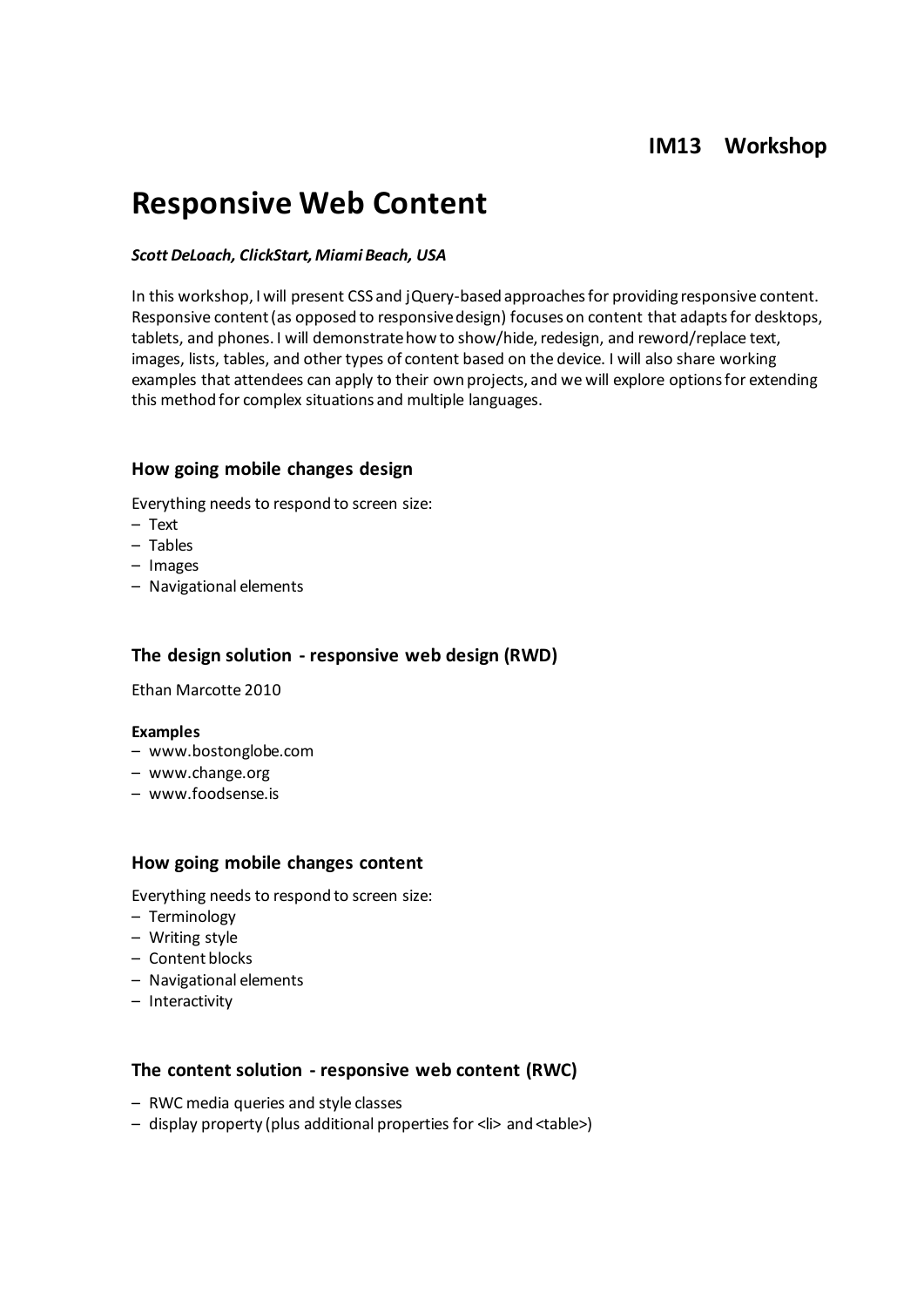# **RWC CSS style definitions**

For the latest version of the code, see www.clickstart.net.

```
/* phone */
@media (max-width: 767px) {
  body .phone { display: block; }
  body span.phone { display: inline; }
 body img.phone { display: inline; }
  body li.phone { display: list-item; height: auto; visibility: visible; }
 body table.phone { position: relative; visibility: visible; height: auto; width: auto; }
  body tr.phone { display: table-row; }
}
/* tablet */
@media (min-width: 768px) and (max-width: 1279px) {
  body .tablet { display: block; }
  body span.tablet { display: inline; }
  body img.tablet { display: inline; }
  body li.tablet { display: list-item; height: auto; visibility: visible; }
 body table.tablet { position: relative; visibility: visible; height: auto; width: auto; }
  body tr.tablet { display: table-row; }
}
/* desktop */
@media (min-width: 1280px) {
  body .desktop { display: block; }
  body span.desktop { display: inline; }
  body img.desktop { display: inline; }
  body li.desktop { display: list-item; height: auto; visibility: visible; }
 body table.desktop { position: relative; visibility: visible; height: auto; width: auto; }
  body tr.desktop { display: table-row; }
}
.phone { display: none; }
.tablet { display: none; }
```
.desktop { display: none; }

table.desktop { display: table; position: absolute; visibility: hidden; height: 0; width: 0; } table.tablet { display: table; position: absolute; visibility: hidden; height: 0; width: 0; } table.phone { display: table; position: absolute; visibility: hidden; height: 0; width: 0; }

```
li.phone { display: block; height: 0; visibility: hidden; }
li.tablet { display: block; height: 0; visibility: hidden; }
li.desktop { display: block; height: 0; visibility: hidden; }
```
### **RWC examples**

During the workshop, I will demonstrate how to use these style definitions to dynamically show/hide words, paragraphs, lists, list items, tables, table rows, and images.